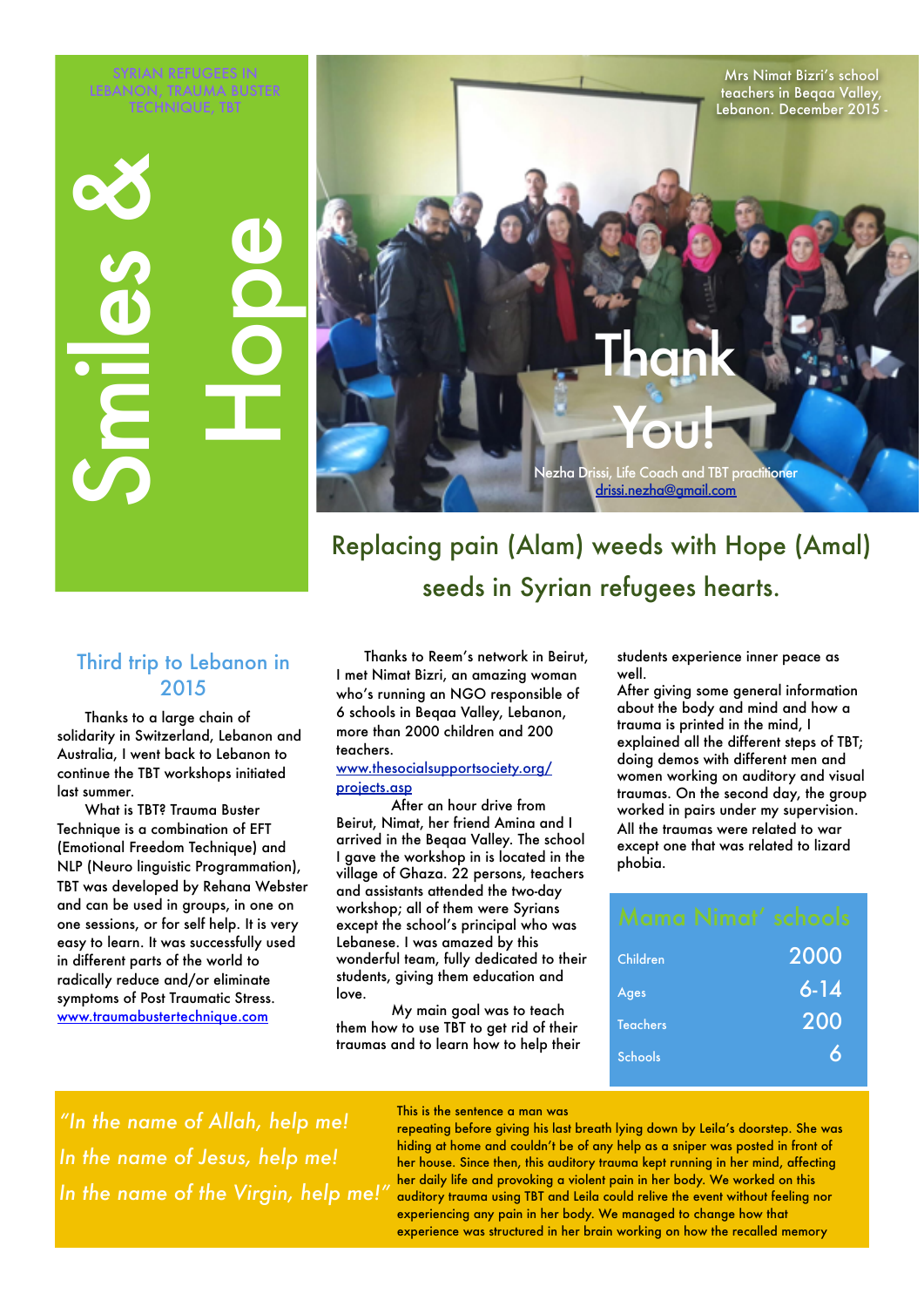

# A two-day workshop with Najda Now teachers

I was introduced to Najda Now by Serene and Sima, two active Syrian young women highly dedicated to help the Syrian children in Lebanon.

I met Abed Al Aidy who took me to the Dalhamieh a small village in the Beqaa Valley, Lebanon, where there are many thousands of Syrians living in informal settlements without any access to education. Najda Now built a primary school with ten classrooms, one library, one computer lab and a playground.

Working with this group of 15 young teachers was so gratifying. Despite their young age, they were all committed to help the children in the camps preparing a better future with education. They were not really expecting me to get them dig into their own traumas and clean the painful symptoms.

After few hesitations and resistance to uncover the hidden inner monsters, they showed an amazing creativity. The first demo was done with Saber; an auditory trauma related to bombings and helicopter sounds. Saber wasn't very comfortable recalling and verbalizing his trauma, the group spontaneously accepted to create the atmosphere of war. They started acting: screaming for help, adding sound effects like bursting balloons or slamming doors. Saber and I were working on his auditory trauma while turning our backs to the group; they were synchronized with the process and following my visual discrete indications. It took about 20 minutes to help Saber getting relieved from that trauma. He relived it again, in front of his colleagues, totally disassociated from it and physically relaxed.

### "Naif and his wife are no more than two charred skeletons "

A new shared trauma that these young teachers were suffering from: their friend's "home", a plastic tent, was burned few days ago in Beqaa. Naif and his wife 2 Syrian refugees were the victims of a sad and horrible crime. Amine who lives next to them, went to help vainly getting them out of the flames, he was reliving the event with lots of details. The worst moment was when he saw the 2 skeletons and not being able to recognize who was who. While working with Amine, the rest of the group was tapping on themselves. The more we went through the steps of the TBT, the better they were. Amine ended up totally relieved and felt empowered enough to use TBT with others. Aziz accepted to share his trauma with all of us. I mentored Amine while working with Aziz, "his client". Both of them were satisfied and amazed how TBT is easy and efficient.

On the second day, they worked in a peer group, which helped them getting more familiar with TBT.

> *"Helping each other on emotional issues using TBT created a trust foundation between us. We feel like we are stronger and we can handle our traumas and help the kids not only for instruction, but also to build a stronger self-esteem and prepare a better tomorrow for Syria" Lana, teacher at Najda Now*



With my deepest gratitude to: the Mardam Bey Family who funded my trips to Lebanon and that family where I was welcomed with love. And, of course, all those who allowed me to share this very modest drop of water in our hearts and make a better present moment to prepare PEACE IN SYRIA.

3,8 million refugees from Syria (95%) are in just 5 countries: Turkey, Lebanon, Jordan, Iraq and Egypt. More than 50% of these refugees are children who have lost everything.

#### Help Syria

More than 50% of Syria's population is currently displaced. Syrian refugees in Lebanon receive just 13,50 USD per month or less than half a dollar a day for food assistance in a country where the cost of living is quite high. More than 80% of Syrian refugees are living below the local poverty line. The UN humanitarian appeal for Syrian refugees is just 40% funded.

#### Women and Children

Based on WHO reports, 76% of the Syrian refugees in Lebanon are women and children.

#### **Education**

Based on UNHCR reports, 400,000 Syrian Children between the ages of 5-17 are registered in Lebanon and only 30% of them are receiving proper education. The rest stays at home or are put at work.

#### Mental Health

Lack of food, proper hygiene and lack of medical care are not the only problems for [Syrian refugees](http://www.al-monitor.com/pulse/originals/2015/06/lebanon-syria-refugees-camps-youth-host-country-economy.html) in Lebanon. They also suffer from [depression, anxiety and stress,](http://www.aljazeera.com/indepth/features/2013/11/syrian-refugees-struggle-with-trauma-20131149056592857.html) due not only to their displacement and war traumas, but to their precarious existence. Mental health is